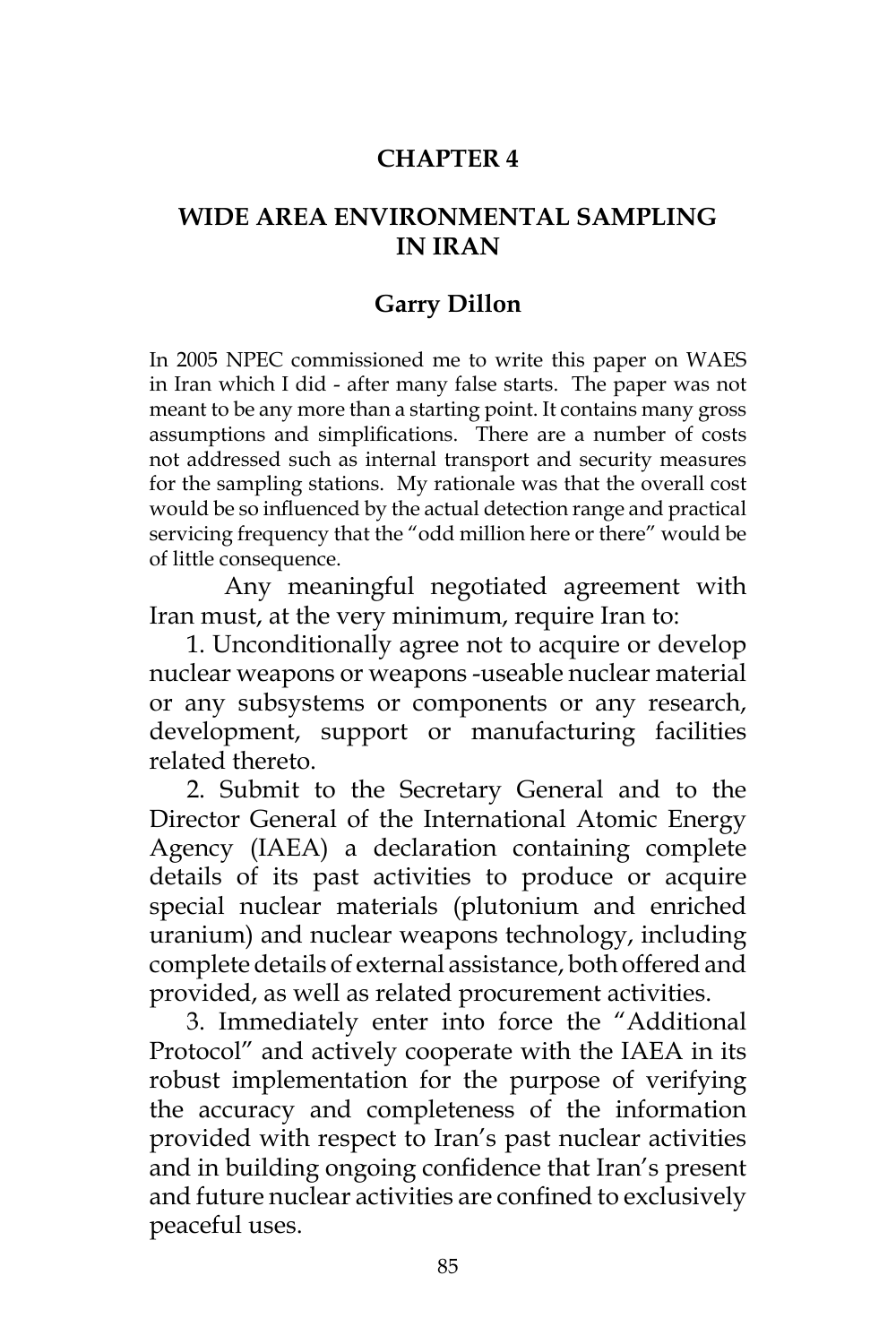The IAEA is very well-experienced in the verification of the accuracy and completeness of declarations and, while significant uncertainties remain, has already gained considerable knowledge of Iran's past nuclear activities.

The IAEA has also gained much experience in Wide Area Environmental Sampling (WAES), both through its field and laboratory work in laying the technical groundwork for the Additional Protocol and from the implementation of its plan for the Ongoing Monitoring and Verification  $(OMV)^1$  of Iraq's undertaking in compliance with paragraph 12 of United Nations Security Council (UNSC) Resolution 687 (1991).

This chapter addresses the viability of WAES—as defined in Article 18.g of the Additional Protocol—as a means of gaining assurance that all nuclear activities in Iran are known to the IAEA and are subject to routine verification in accordance with Iran's safeguards agreement with the IAEA.

The context for the implementation of WAES in Iran would be twofold:

- Iran is already a potential nuclear weapons state, and should Iran so choose, it would be merely a matter of time until it fully developed a production capability for weaponsusable nuclear material and its subsequent weaponization.
- Iran's oft-declared peaceful nuclear undertakings might well be genuine, but pragmatism requires that comprehensive verification measures be implemented over a substantial period of time to build the necessary level of international confidence of Iran's compliance with those undertakings.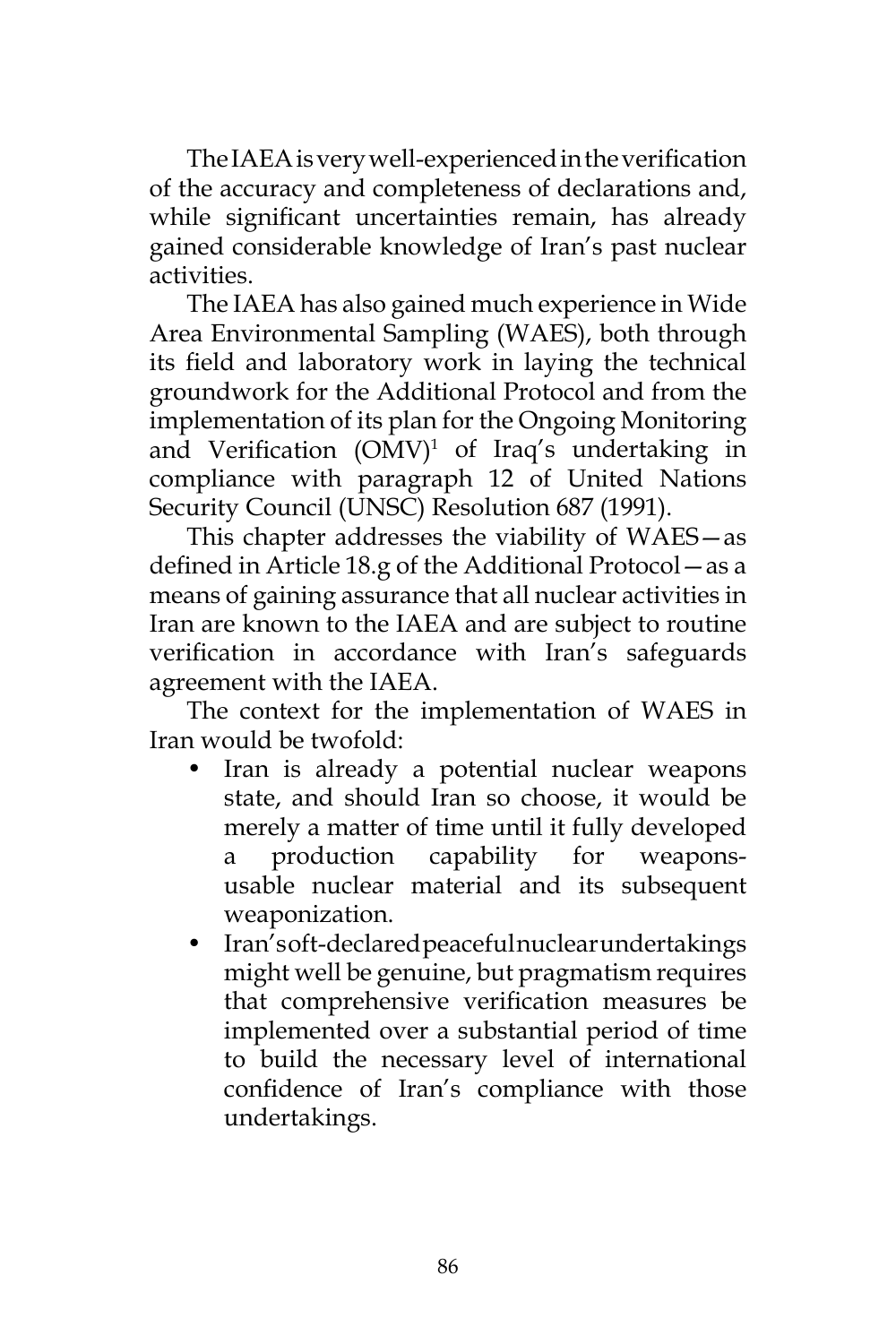# **The Locations and Scope of Monitoring Activities Prescribed by the Additional Protocol**.

The Additional Protocol defines, inter alia, the locations to which the IAEA may gain "Complementary Access"2 and specifies the verification measures the IAEA may implement to gain assurance of the absence of nuclear material or nuclear-related activities. The locations fall into three specific categories:

1. Locations not holding, or no longer holding, nuclear material.

2. Locations holding material that has not been processed to a level of purity for it to be suitable for fuel fabrication or isotopic enrichment, or holding material that has been exempted from safeguards verification measures by virtue of its non-nuclear use or nuclear material (typically in the form of waste) judged to be unrecoverable.

3. Locations hosting nuclear-related activities but not holding nuclear material.

The verification measures for the three categories comprise a subset of the following:

• Visual observation (common to all three categories).

• Collection of environmental samples (common to all three categories).

• Radiation detection and measurement (common to all three categories).

• Nondestructive measurements and sampling.

• Item counting.

• Application of seals…and other tamper indicating devices.

• Examination of records…of [nuclear] material.

• Other objective measures…agreed by the [IAEA] Board.

These locations and verification activities are summarized in Table 1.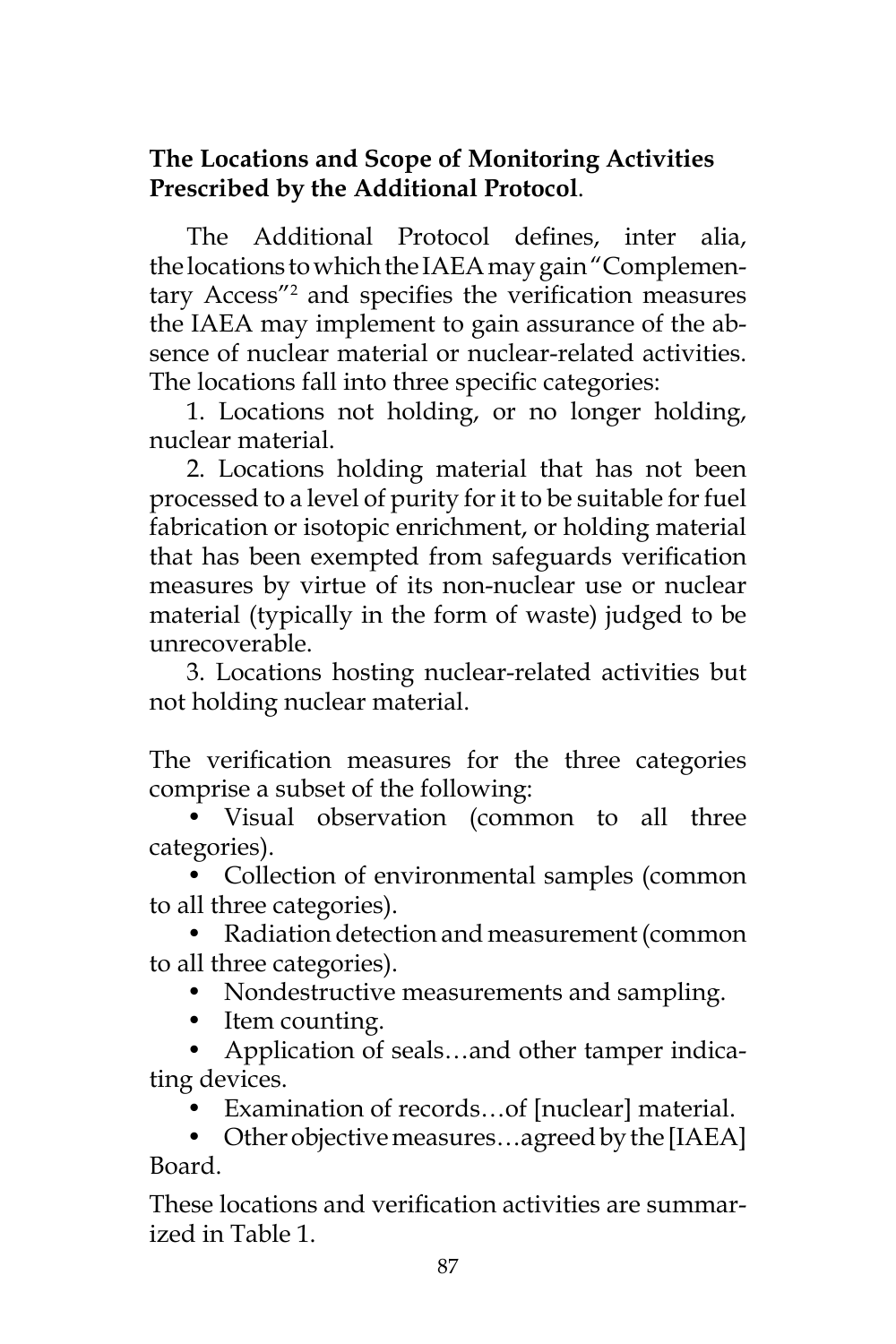|           |                                                                  | SUMMARY OF LOCATIONS SUBJECT TO COMPLEMENTARY ACCESS AND PERMITTED VERIFICATION MEASURES                                                                                                                                             |         |                                               |
|-----------|------------------------------------------------------------------|--------------------------------------------------------------------------------------------------------------------------------------------------------------------------------------------------------------------------------------|---------|-----------------------------------------------|
| Main      | Sub                                                              | Generic description                                                                                                                                                                                                                  |         | Permitted verification measures               |
| para      | para                                                             |                                                                                                                                                                                                                                      |         |                                               |
|           |                                                                  |                                                                                                                                                                                                                                      |         |                                               |
| 5.a (i)   |                                                                  | Locations not holding or no longer holding nuclear material<br>Any place on a site (co-located with a declared nuclear facility)<br>Any decommissioned facility or location outside facility (LoF)                                   | 6.a     | visual observation                            |
| 5.a.(iii) |                                                                  |                                                                                                                                                                                                                                      |         | collection of environmental samples           |
|           |                                                                  |                                                                                                                                                                                                                                      |         | radiation detection and measurement           |
|           |                                                                  |                                                                                                                                                                                                                                      |         | seals                                         |
|           |                                                                  |                                                                                                                                                                                                                                      |         | other objective measures - BoG approved       |
|           |                                                                  | Locations holding material that has not been processed to a level of purity for it to be suitable<br>for fuel fabrication or isotopic enrichment or holding material which has been exempted from<br>safeguards by virtue of its non |         |                                               |
| 5.a (ii)  |                                                                  | Any uranium mine or uranium or thorium concentration plant                                                                                                                                                                           | e.<br>G | visual observation                            |
|           | $\begin{array}{cc} 2.a & (v) \\ 2.a & (vi) \\ (a) & \end{array}$ | Any location holding source material quantities exceeding 10Te uranium and/or 20Te thorium                                                                                                                                           |         | collection of environmental samples           |
|           |                                                                  | and other locations holding more than 1Te of such material where the collective holding of all such                                                                                                                                  |         | radiation detection and measurement           |
|           |                                                                  | other locations exceeds 10Te uranium or 20Te thorium respectively                                                                                                                                                                    |         | examination of records                        |
|           | $2.a (vi)$<br>$(c)$                                              | Any location of the import of uranium and thorium in the above actual or cumulative quantities                                                                                                                                       |         | (material quantities, origin and disposition) |
|           | $2.a (Vii)$<br>(a)                                               | Any location holding exempted material                                                                                                                                                                                               |         | NDA and sampling                              |
|           | $2.a (vii)$<br>(b)                                               | Any location holding exempted material not yet in non-nuclear use form                                                                                                                                                               |         | item counting of nuclear materials            |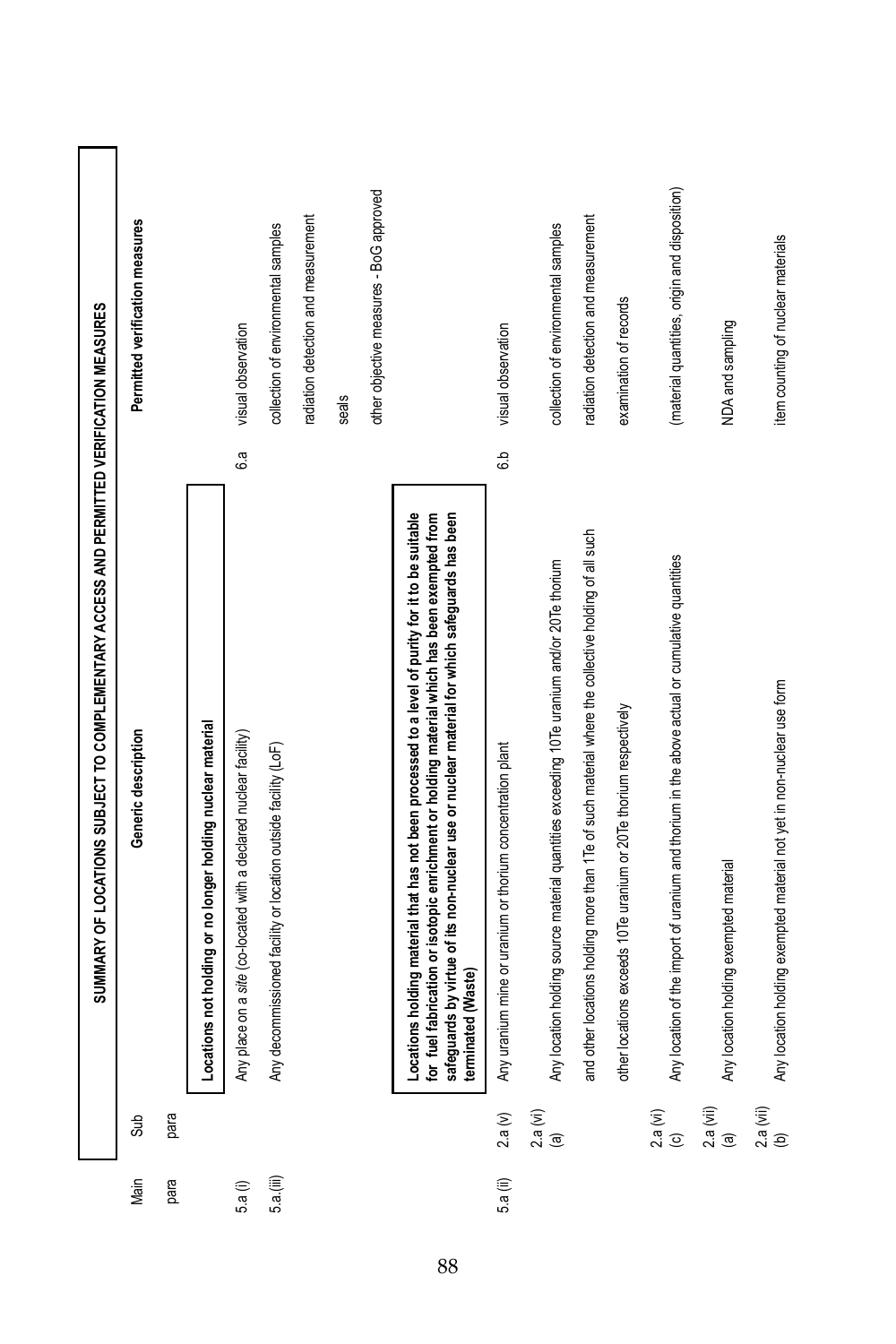|     | $\begin{matrix} \left( \mathbf{m} \right) \end{matrix}$<br>2a | Any location storing or processing high-level waste on which safeguards have been terminated          |     | other objective measures - BoG approved    |  |
|-----|---------------------------------------------------------------|-------------------------------------------------------------------------------------------------------|-----|--------------------------------------------|--|
|     |                                                               | Locations hosting nuclear-related activities but not holding nuclear material                         |     |                                            |  |
| 5.b | 2.a(1)                                                        | Any location of nuclear fuel cycle-related activities not involving nuclear material                  | 6.c | visual observation                         |  |
|     | 2.a.(iv)                                                      | Any location engaged in Annex I activities                                                            |     | collection of environmental samples        |  |
|     | 2.a.(i x)                                                     | Any location holding imported Annex II materiel                                                       |     | radiation detection and measurement        |  |
|     | 2b                                                            | As 2.a (i) but where activities are not state funded or carried out on behalf of the state            |     | examination of safeguards relevant records |  |
|     |                                                               |                                                                                                       |     | (production and shipping records)          |  |
|     |                                                               |                                                                                                       |     | other objective measures - BoG approved    |  |
|     |                                                               |                                                                                                       |     |                                            |  |
| 5.0 |                                                               | Any location specified by the IAEA to carry out location specific environmental sampling              | 6.d | collection of environmental samples        |  |
|     |                                                               |                                                                                                       |     | AND IF QUESTION UNRESOLVED                 |  |
|     |                                                               |                                                                                                       |     | visual observation                         |  |
|     |                                                               |                                                                                                       |     | radiation detection and measurement        |  |
|     |                                                               |                                                                                                       |     | other objective measures - BoG approved    |  |
|     |                                                               | Table 1. Summary of Locations Subject to Complementary Access<br>and Permitted Verification Measures. |     |                                            |  |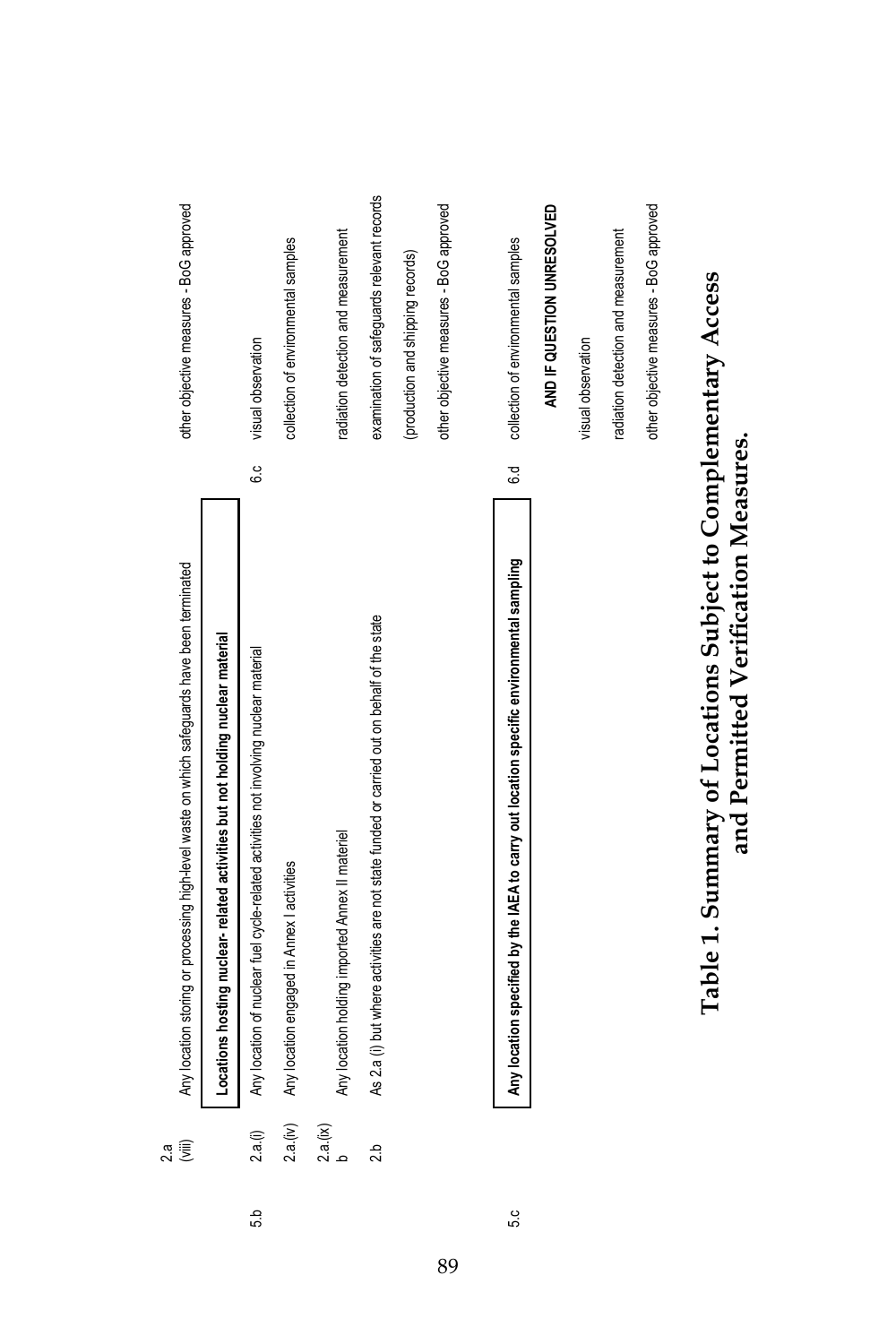It is clear that, under the Additional Protocol, the IAEA's right of (complementary) access and freedom of choice of verification activities are considerably less than was provided in the case of its OMV plan implemented in Iraq. Nonetheless, given Iran's active cooperation, there is enough flexibility in the text of the protocol for the IAEA to be able to implement a verification process that would provide substantial assurance of Iran's compliance with its undertakings.

In the special context of this chapter, two Articles of the Additional Protocol are of fundamental importance:

1. Article 5.c, which would require Iran to  $"$ ... provide the Agency [IAEA] with access to any location specified by the Agency . . . to carry out *location-specific environmental sampling* . . .," and

2. Article 9, which would require Iran to ". . . provide the Agency with access to locations specified by the Agency to carry out *wide-area environmental sampling* . . ."

Article 9, however, goes on to state that "The Agency shall not seek such access until the use of *wide-area environmental sampling* and the procedural arrangements therefore have been approved by the Board and following consultations between the Agency and [the state]."

*Wide-area environmental sampling* is defined in Article 18.g as meaning the collection of environmental samples (e.g., air, water, vegetation, soil, and smears) at a set of locations specified by the Agency for the purpose of assisting the Agency to draw conclusions about the absence of undeclared *nuclear material* or nuclear activities over a wide area. *Location-specific environmental sampling* differs only in its application being confined ". . . at, and in the immediate vicinity of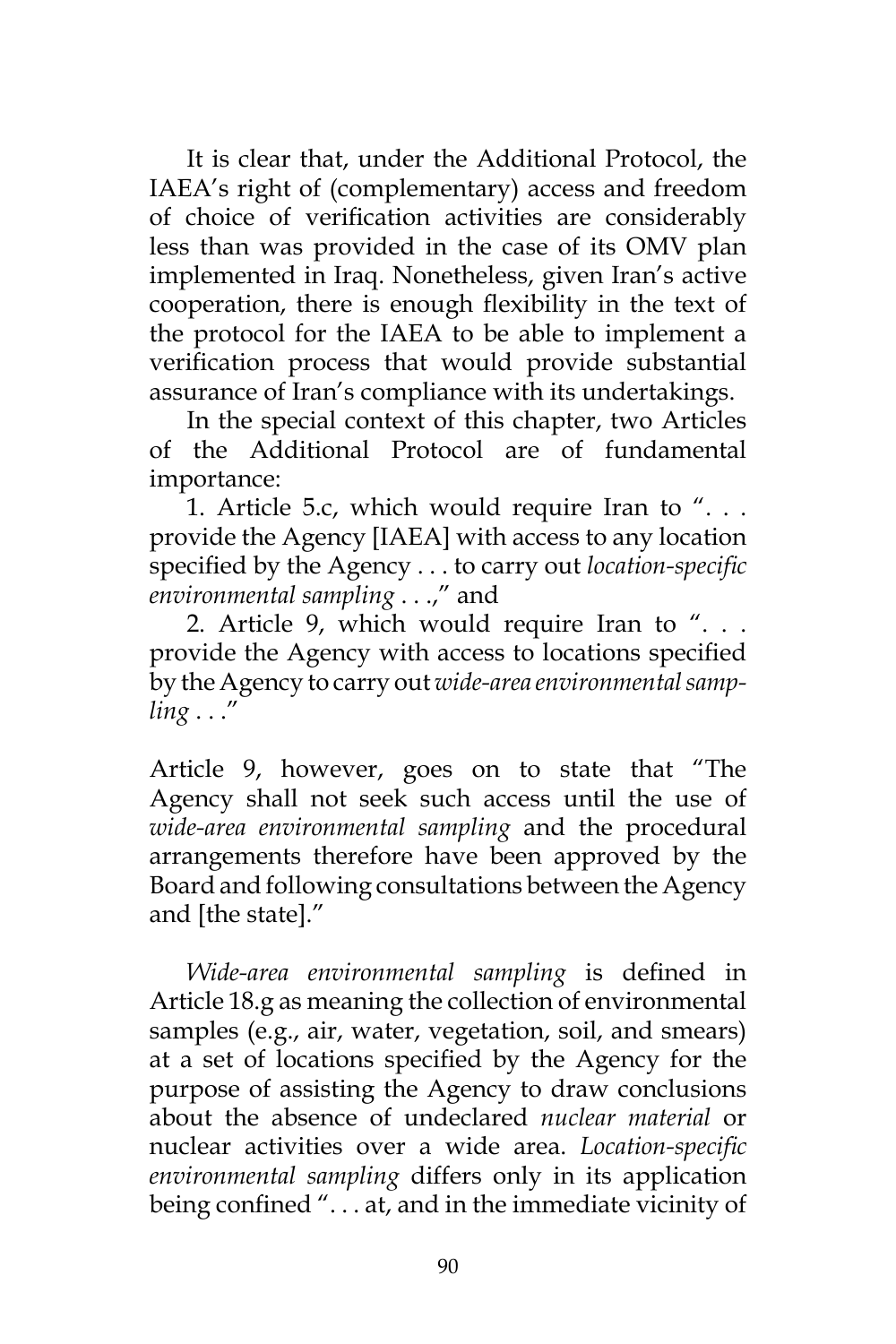a location . . ." and that the Agency's conclusions are drawn with respect to that ". . . specific location . . ."

It is clear from the foregoing that a legal basis for the implementation of WAES in Iran exists and, with the approval of the IAEA Board of Governors and the cooperation of Iran, could be implemented. Furthermore, the text of the Additional Protocol underwrites the fundamental value of environmental sampling as a contributing technology to the IAEA's ability to draw conclusions regarding the absence of undeclared *nuclear material* or nuclear activities. However, it is clear that a prerequisite to the implementation of WAES is a reasonable understanding of the costs involved and the technical resource requirements.

#### **A Notional Plan for the Implementation of WAES in Iran**.

There is no particular complication to the "frontend" of environmental sampling, it is simply a matter of determining what kind of sample is most appropriate and at which and how many locations the samples should be taken. The premise on which WAES is based is that any significant activities related to the processing of nuclear material would result in a detectable impact on the environment—either from chronic low-level releases or an acute high-level release following a processing malfunction.

In the context of a clandestine enrichment facility, WAES would be focused mainly on the detection of uranium but also on related processing elements such as fluorine. Due to its ubiquity, the mere detection of uranium is of little significance unless it is detected in concentrations markedly different from those occurring naturally in the area sampled or the relative abundance of the 235U isotope is greater than .71 percent.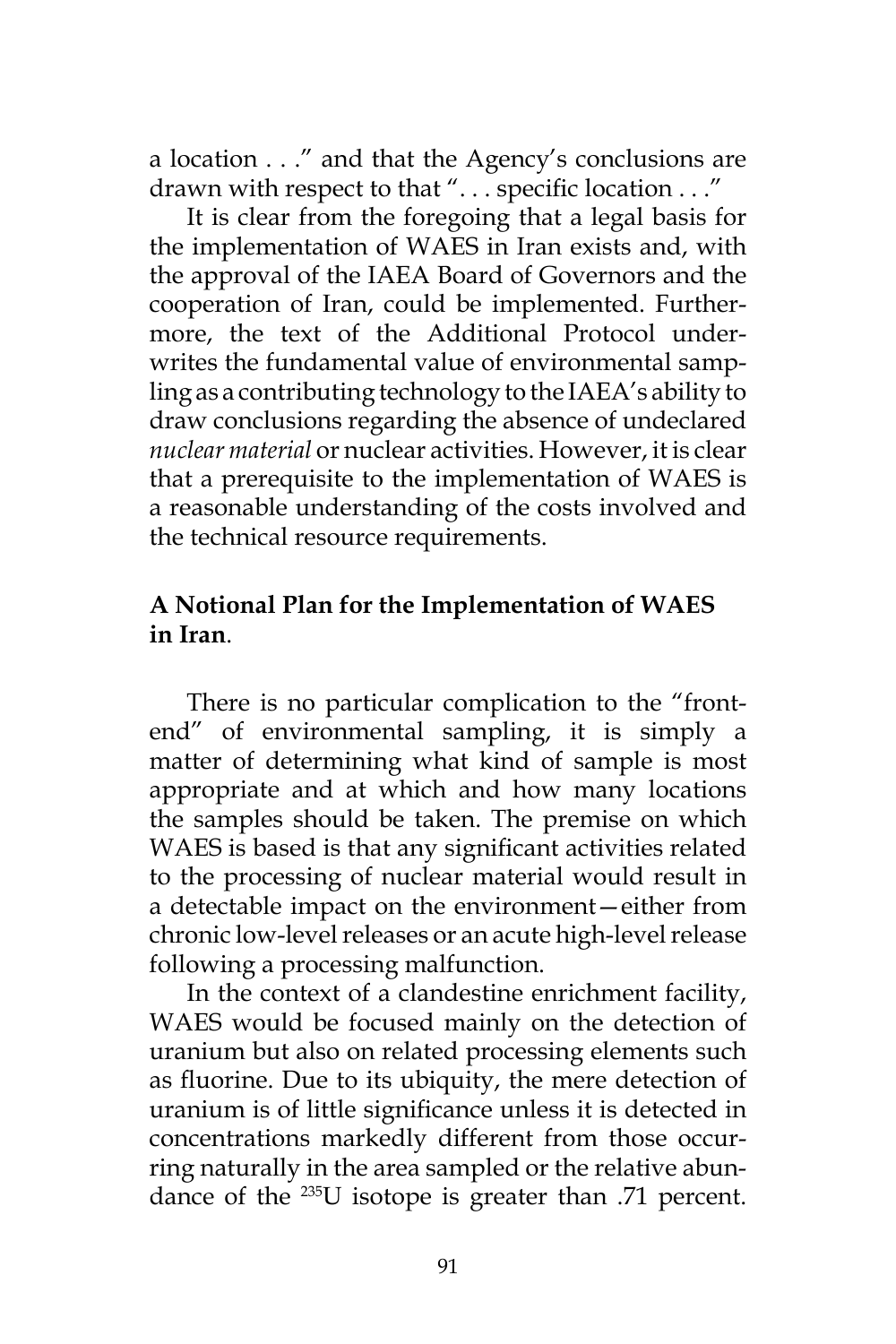WAES is further complicated by the fact that in a state such as Iran with a history of uranium processing activities, analysis of deposition samples (such as surface smears or vegetation) would not be able to readily distinguish whether the material deposited was a result of current nuclear activities or originated from past activities. Although vulnerable to resuspension complications, it is now widely accepted that the sampling of air for the collection of particulate and gaseous matter is the most reliable and unambiguous means of detection of current nuclear activities. A variety of designs of air samplers exist, ranging from those little more sophisticated than a domestic vacuum cleaner to those capable of continuous analysis of the collected matter combined with the capability to transmit the results of that analysis to a headquarters control room.

However, the IAEA's experience in Iraq shows that simplicity of design and robustness of construction are likely to provide the most reliable performance. Ideally, the air sampling equipment would be housed within a small trailer or road vehicle and would have battery back-up and the capability to transmit alarm annunciations to an appropriate IAEA control and supervision location in the event of loss of power supplies or tampering. The transportability of the air sampling station enables the grid to be readily adjusted or, if appropriate, completely redesigned.

Nuclear forensics have achieved such extraordinary sensitivities that it is virtually impossible to sanitize radioactively contaminated surfaces or to avoid the detection of leakages of radioactive airborne or liquid discharges. For example, analysis of environmental samples—airborne particulate matter, water, deposited or sedimented materials—is capable of detecting the presence of uranium down to a few millionth,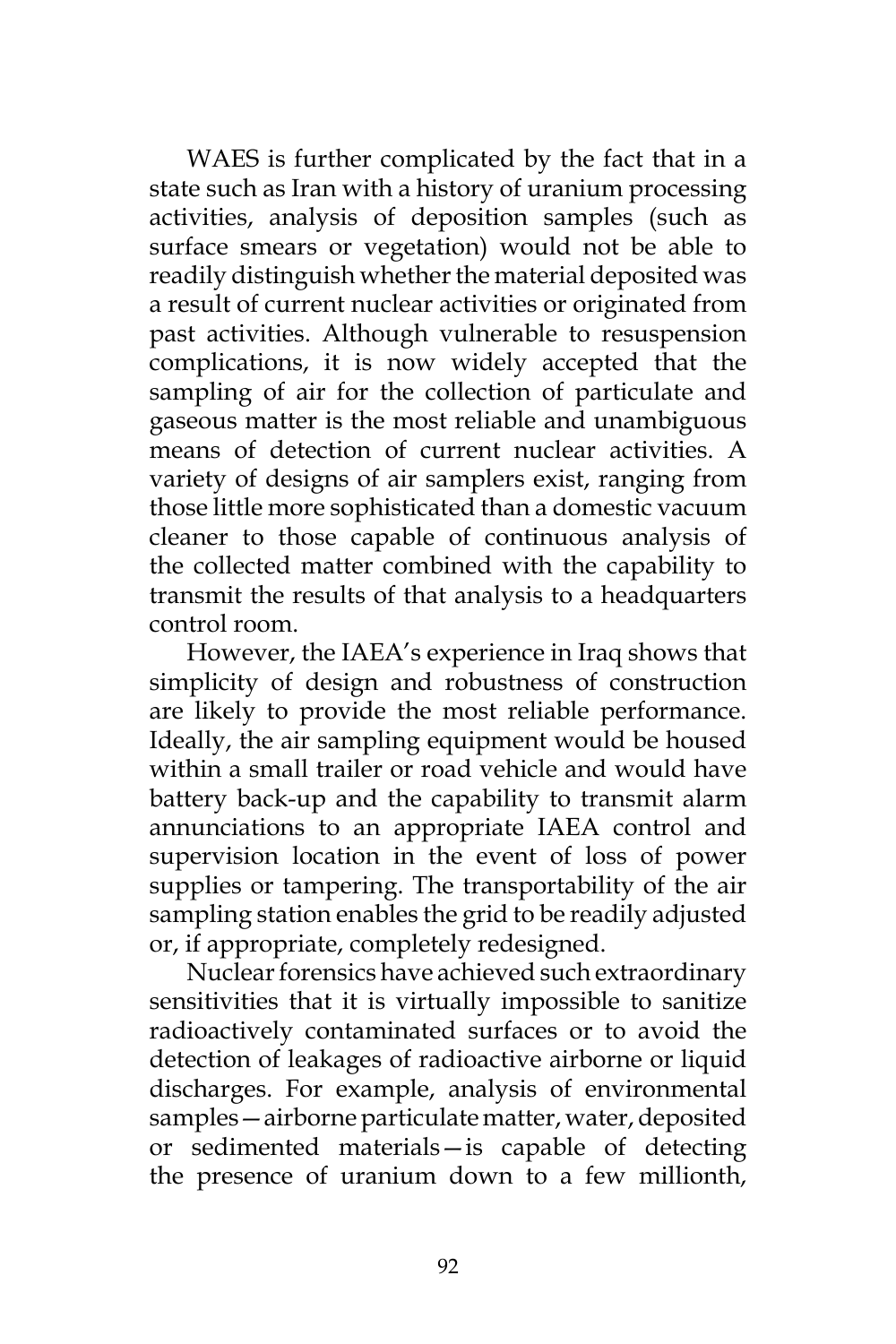billionth, billionth parts of a gram. However, even with such sensitivities, it has to be recognized that the concentration of any environmental contamination reduces inversely and nonlinearly with the distance from the point of release. The actual reduction would be a function of terrain and the prevailing meteorological conditions.

A detailed topographical/meteorological study would thus be required to determine a practical detection range based on an assessed notional release and the practical limits of sample analysis. It is, of course this "detection range-R" that will determine the grid array of the air sampling stations and thus the related capital equipment costs, in-field service personnel resources costs, and analytical costs.

For purposes of this notional plan, it is assumed that air sampling stations would be set up on a regular square grid with the diagonal separation of the air sampling stations equal to the detection range. It follows that the grid would be of side  $R/\sqrt{2}$  with a corresponding grid-element area of R**<sup>2</sup>** /2. As a first approximation the number of air sampling stations could be calculated by dividing Iran's superficial area by the area of a single grid element. However, it would also be necessary to recognize the need for additional sampling stations to cover the perimeter of the grid. Again, for purposes of illustration, the number of additional air sampling stations is derived from the state's land boundary divided by  $R/\sqrt{2}$ .

Iran is not a small country and covers an area of some 1.65 million square kilometers with a land boundary of 5,400km. Based on the foregoing assumptions, a sampling network designed around a detection range of 10km would require an unmanageable 33,764 air sampling stations and even stretching the detection range to 100 kilometres would still require some 400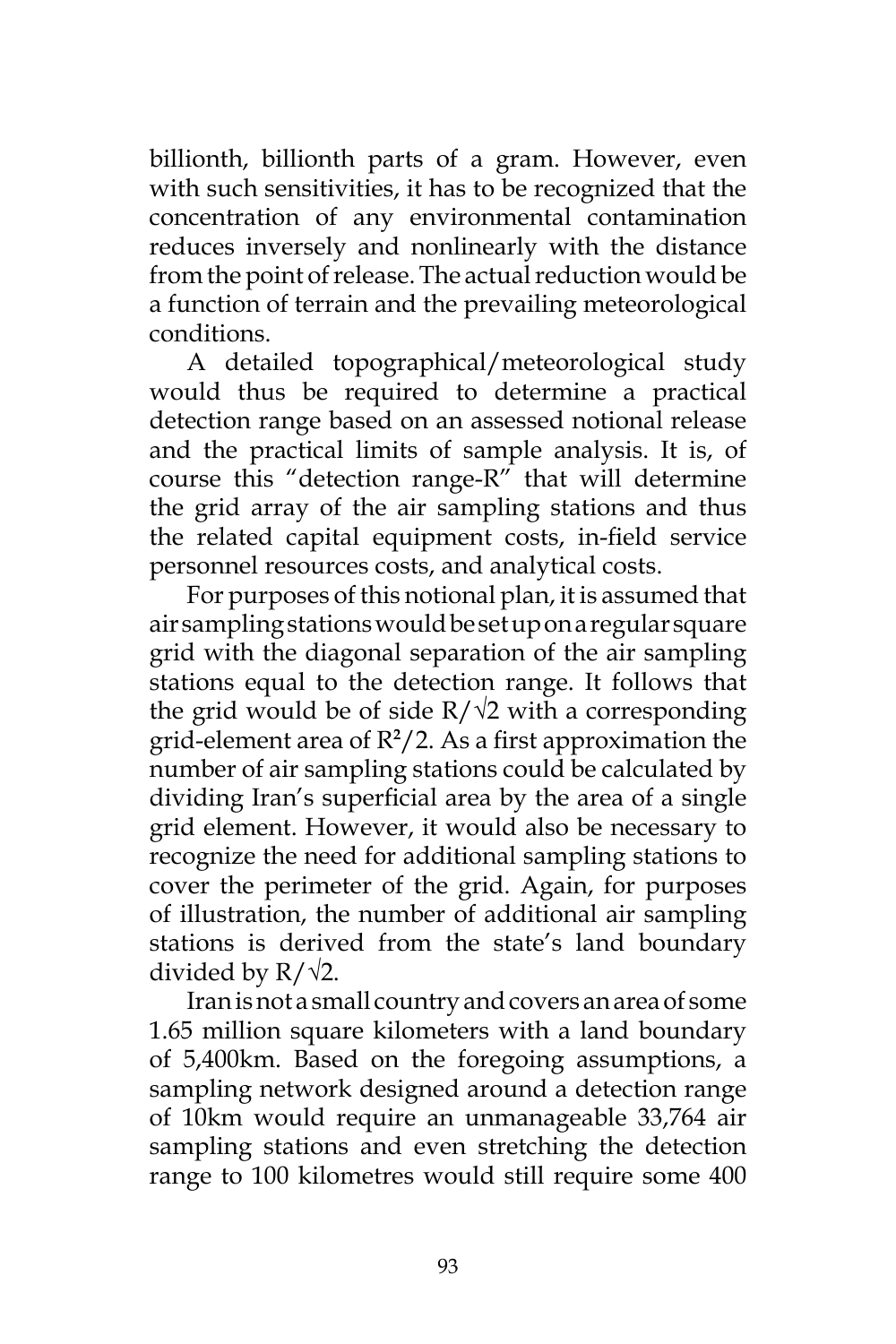air sampling stations. As was the case in Iraq, it is likely that the relatively high levels of atmospheric dust would require frequent sample changing to avoid blockage of the collecting media. Assuming, therefore, that samples were changed on a bi-weekly basis, a 400 station network would generate some 10,400 samples per year.

A cost assessment of a 400-station network is shown in Table 2.

| Operation                                                 | Cost         |
|-----------------------------------------------------------|--------------|
| Detection range (km)                                      | 100          |
| Number of air sampling stations                           | 400          |
| Equipment and installation cost per unit                  | \$10,000     |
| Amortization period (years)                               | 3            |
| Equipment and installation costs per year                 | \$1,333,000  |
| Number of service visits/year per installation            | 26           |
| Servicing capacity (units/day-2 person team)              | 3            |
| Servicing resources required (person-years <sup>1</sup> ) | 40           |
| Field Office resource requirements (person-years)         | 4            |
| Personnel costs including travel and accommodation        | \$5,000,000  |
| Number of samples collected for analysis                  | 10,400       |
| Cost per analysis                                         | \$1,000      |
| Total analytical costs                                    | \$10,400,000 |
| Total annual costs including equipment amortization       | \$16,733,000 |
| Notional overall annual cost/air sampling station         | \$41,833     |
| Notional overall cost per analytical result               | \$1,610      |

# **Table 2. Notional Cost Assessment of a 400-Air Sampling Station Networ**k.

The data in Table 2 are produced simply to illustrate operational costs and should not be interpreted to suggest that the exampled network is capable of providing meaningful detection sensitivities. Indeed,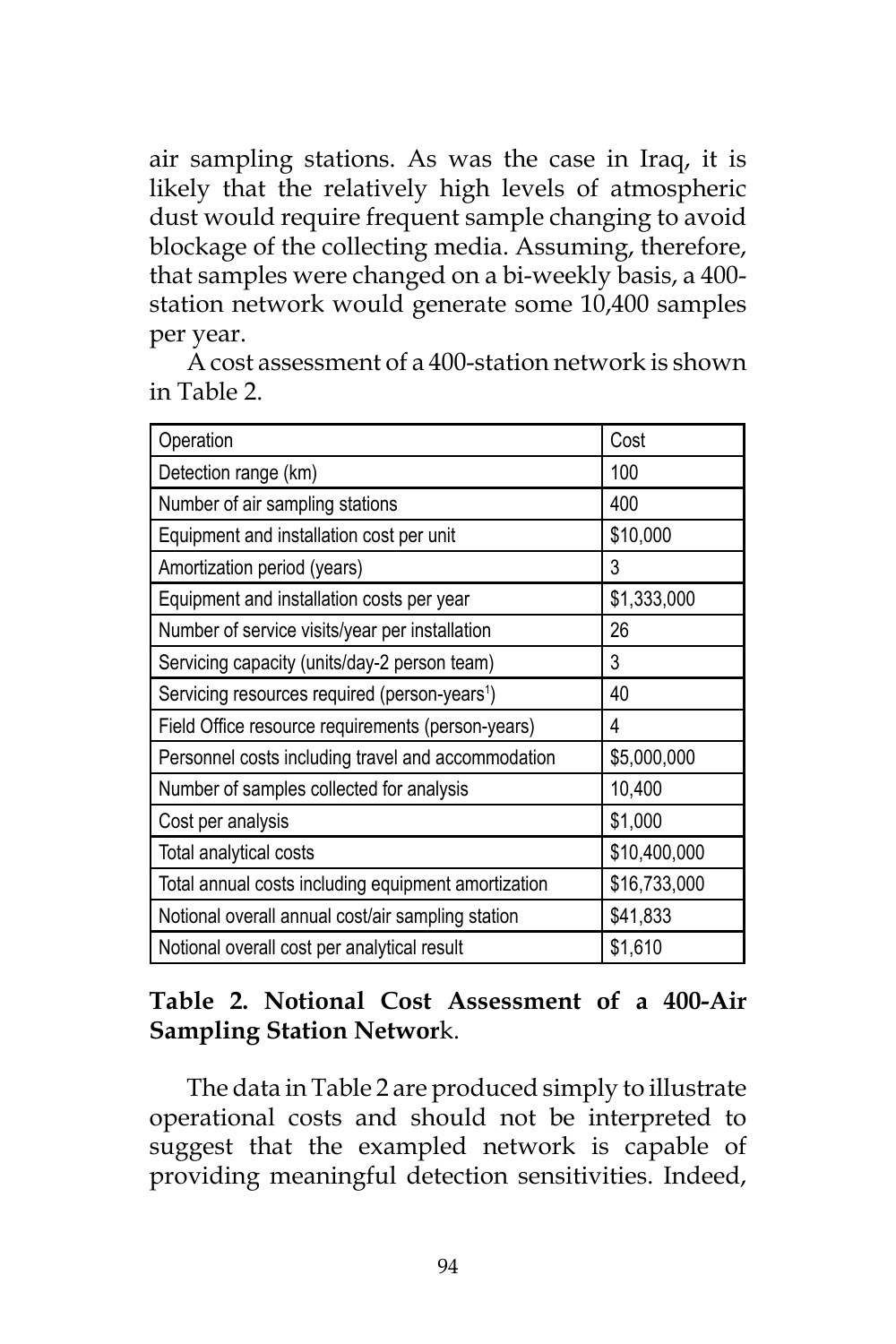the mountainous nature of much of the Iranian terrain will complicate the country-specific topographical and meteorological study and is likely to indicate the need for a nonuniform grid including areas requiring a more closely spaced grid.

Regardless of these complications, the table does show that the most critical component of overall cost is sample analysis, contributing, as it does to more than 60 peercent of the costs in the illustrative model. Furthermore, the data do not include the complementary environmental samples (herbage, smears, water, etc.) that should be collected. Although these samples could be collected without additional labor or equipment costs, they could potentially more than double the analytical load, pushing the total annual cost towards \$30 million. Even without this extra burden, the number of samples generated in the Table 2 example far exceeds the currently available international analytical resources at the very highest level of sensitivity.

It should also be recognized that at \$30 million these notional costs represent about 25 percent of the total annual operating budget of the IAEA Department of Safeguards, including voluntary contributions from motivated member states. At first glance, such costs seem inordinately high. However, it is merely necessary to change the comparator to, for example, the annual cost of the military action in Iraq or the "replacement costs" of Manhattan following the explosion of a 50 kiloton device to make the costs appear to be an entirely worthwhile investment.

The notional case outlined in Table 2 will clearly contain inaccuracies and is presented merely to arrive at an "order of magnitude" costing of WAES in the Iran context. However, many obvious refinements are available.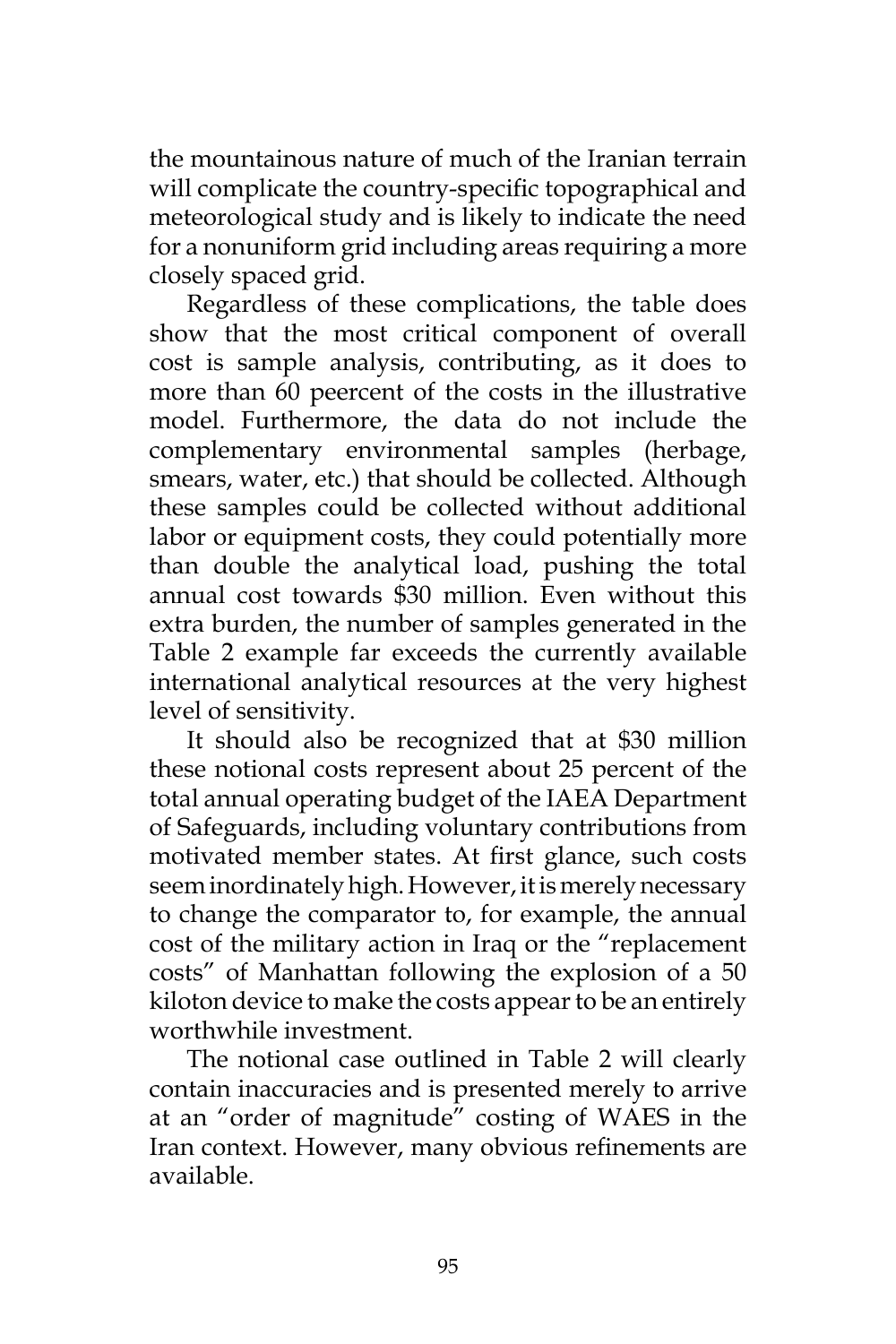One such refinement would be to carry out a detailed analysis of Iran on the basis of a 10km grid, and to weight each grid section with respect to any attributes therein that could contribute to sustaining clandestine nuclear activities. Such attributes would include, for example, access to power and water supplies, population centers, road and rail transport, and geological conditions compatible with undergrounding. On the basis of this analysis, it would be possible to determine those "high-potential" areas of the country worthy of continuous and intensive monitoring activities probably less than 10 percent of the total area. Within the so-termed high-potential areas, air sampling stations would be positioned in conformity with location-specific detection range calculations. Areas of significantly lesser potential would be subject to less intensive sampling and analysis.

Another simple refinement is available in the analytical process in that portions of samples from contiguous locations could be blended and analyzed as a composite batch sample. Should analytical results from the composite sample so indicate, the individual sample portions could then be analyzed. It should also be recognized that WAES serves, at least in part, as a deterrent and provided the "target" is unaware, its effectiveness is undiminished regardless of whether all or only a fraction of the samples collected are actually analyzed.

Yet another refinement would be to either complement or entirely replace WAES by multiple location-specific environmental sampling wherein the locations would be chosen of the basis of their highpotential to support undeclared nuclear activities or on the basis of information provided to or independently developed by the IAEA. It is clear that motivated member states should be investing considerable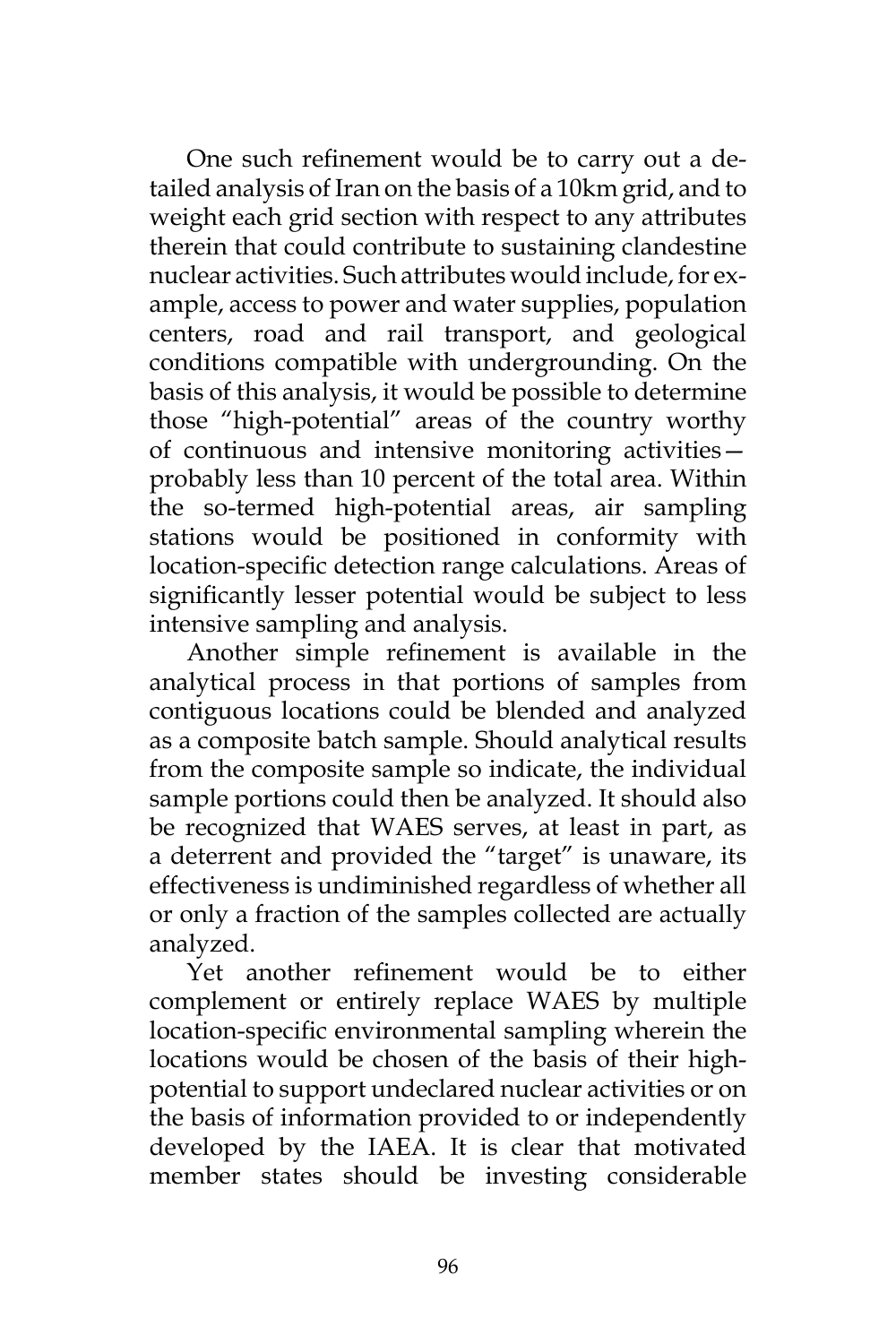resources in gathering information relevant to Iran's professed peaceful uses of nuclear energy; for example, by aerial/satellite surveillance, telecommunications monitoring, and export/import monitoring. It is equally clear that those states should be in a position to provide "cues" to the IAEA to identify *locations worthy of location-specific environmental sampling* and, as appropriate, *complementary access*.

### **Recommendations**.

1. If not already "work in progress," the IAEA should commission a working group of internal and external experts to design a plan for the implementation of WAES in Iran based on a detailed analysis of the topographical and meteorological characteristics of its various regions. The plan should include realistic cost analyses and address the various options available between full-scope WAES and the targeted/ cued implementation of multiple *location-specific environmental sampling* campaigns.

2. Motivated IAEA member states should reevaluate their relevant information gathering system and establish formal pathways for the prompt transmission of information to the IAEA.

3. Those states having high sensitivity analytical capability—principally the United States, the United Kingdom, and France—should invest significantly in the expansion and further development of those capabilities to ensure that the international community will be in a position to satisfy the demand in the event that it becomes necessary/appropriate to implement WAES in Iran or elsewhere.

4. The IAEA Board of Governors should address the question of funding for the implementation, as necessary, of WAES. Too often in the past, too many